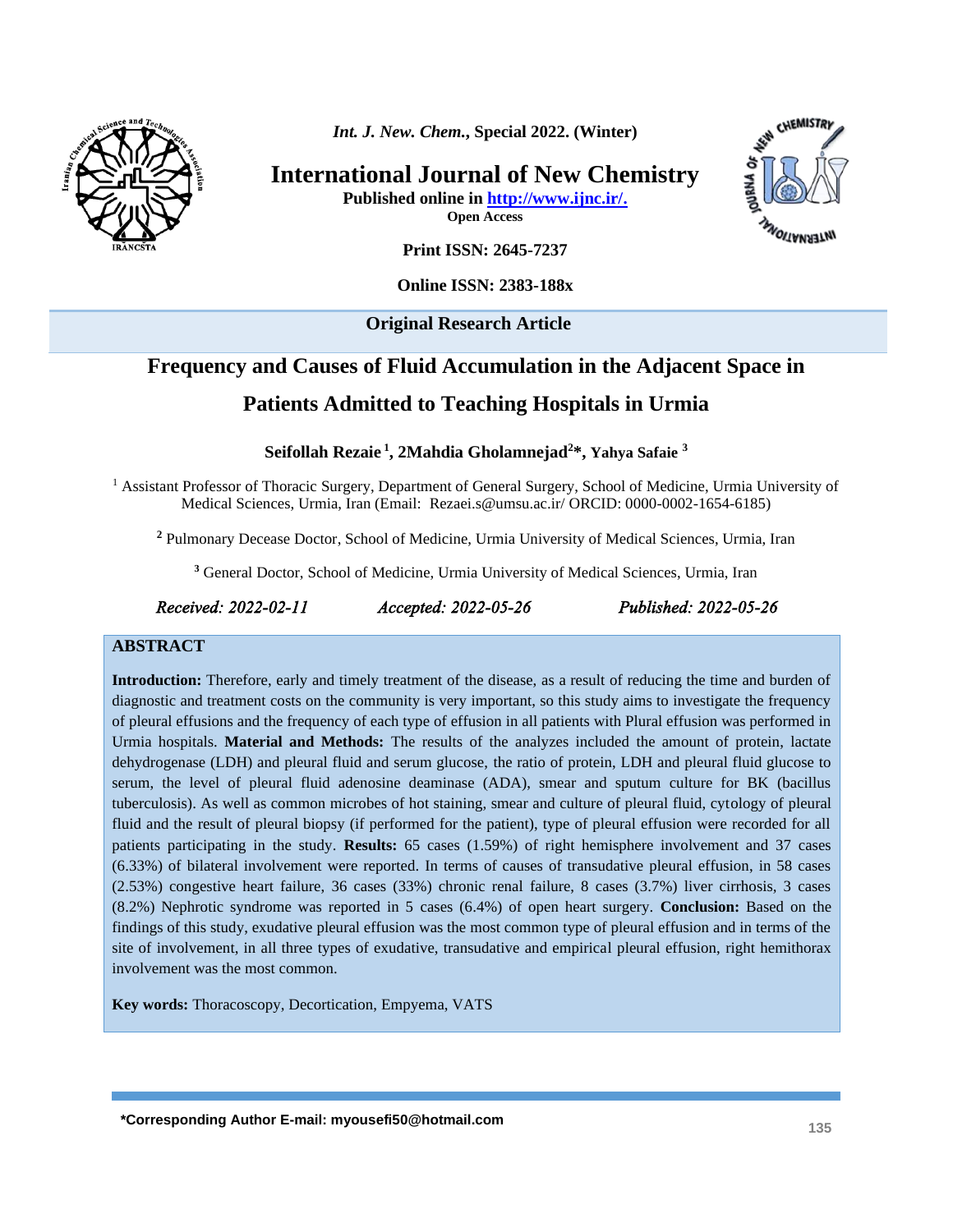# **Introduction**

Plural effusion means the accumulation of fluid in the pleural space. Pleural effusion is common in both inpatients and outpatients, and is a common finding among patients with cardiopulmonary symptoms. This phenomenon has a high prevalence in Iran. Pleural effusion has several causes, which are divided into two categories: exudative and transudative. The basis of effusion classification and finding the root cause is based on thoracosynthesis [1-3]. Due to the wide variety of differential diagnoses, a systematic approach to research is needed to identify the causes [4-6]. In patients with transudative effusion, diagnosing the causes usually occurs without much difficulty, but exudative effusions require multiple and accurate differential diagnoses. Due to the relatively high prevalence of malignant pleural effusions [7-9] (as the second most common cause of exudative effusions) and its proximity to parapneumonic effusions as the most common cause of exudative pleural effusions, it is necessary to treat patients with malignant rejection [10-13]. Considering the frequency of pleural effusions and the frequency of etiologies of effusions, especially the most common causes of exudative pleural effusions in the community [14-16]. for rapid and early diagnosis of the disease by choosing more specific and appropriate diagnostic methods (due to the limited and localized range of differential diagnoses) [17-19]. Therefore, early and timely treatment of the disease, as a result of reducing the time and burden of diagnostic and treatment costs on the community is very important, so this study aims to investigate the frequency of pleural effusions and the frequency of each type of effusion in all patients with Plural effusion was performed in Urmia hospitals.

# **Material and Methods**

In this study, sampling was done by census method and included all patients admitted to Imam Khomeini Hospital in Urmia with a diagnosis of pleural effusion or empyema. In this descriptive cross-sectional and retrospective study (case study), first through the Hospital Information System (HIS) of the hospital by searching for the desired keywords (pleural effusion and empyema) the file number of all patients with these two diagnoses in The mentioned hospitals were hospitalized, then by referring to the archives (medical records) of the mentioned hospital based on the number of files, the archives of the patients were extracted and the required data from the patients' files were designed and recorded in a two-part checklist. The first part is a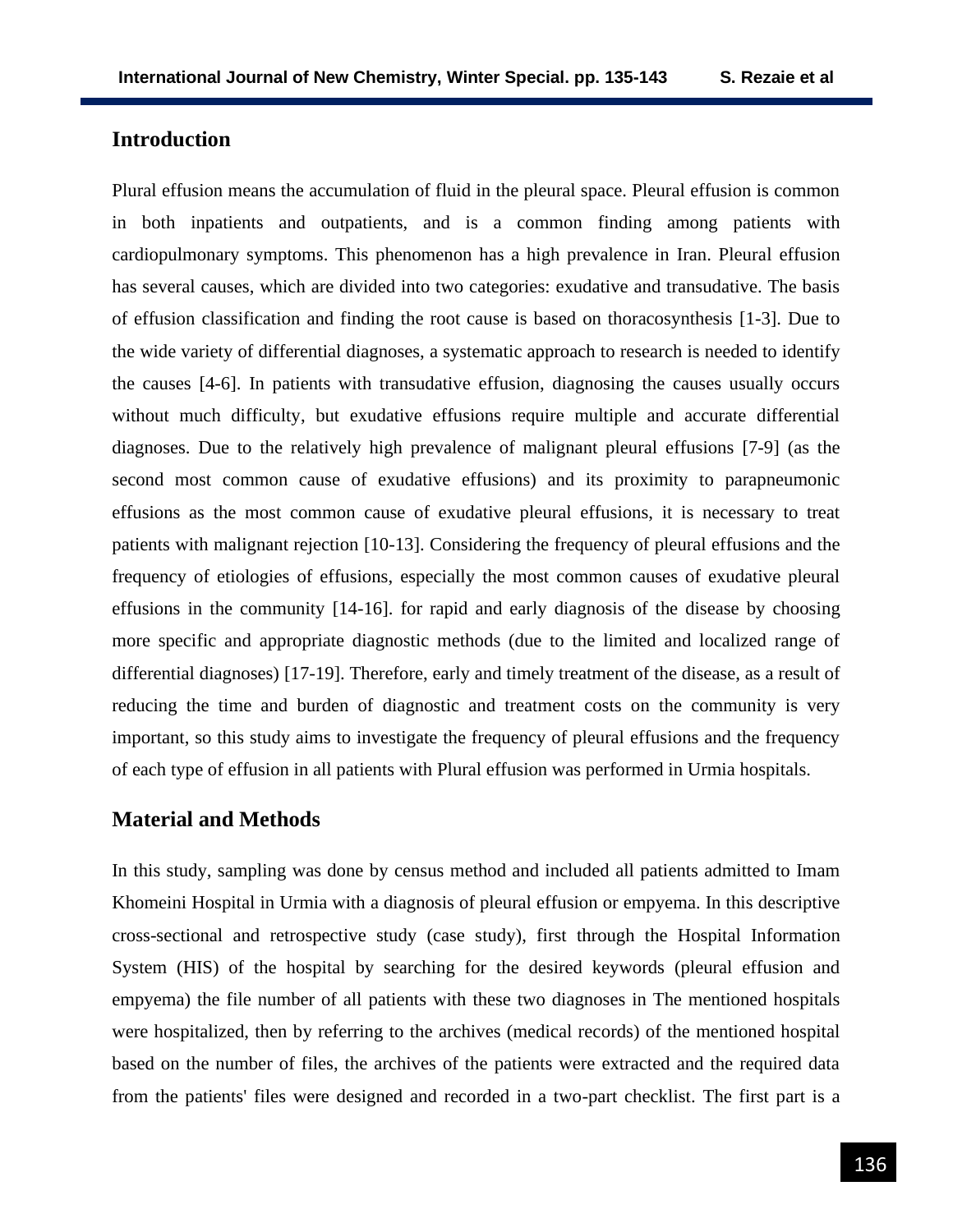checklist for recording patients' demographic information (age, sex, occupation and level of education) and the second part is a place to record the results of analyzes including protein, lactate dehydrogenase (LDH) and pleural fluid and serum, protein ratio, LDH and fluid glucose. Pleural effusion, Adenosine deaminase (ADA) level of pleural fluid, smear and sputum culture for BK (bacilli) as well as common microbial gram staining, pleural fluid smear and culture, pleural fluid cytology and pleural biopsy result (if performed for Patient), the type of pleural effusion and the recorded cause of pleural effusion in the patient's file. All patient information is available to the researcher only and the results of the study are presented in groups and without names. All stages of the study were approved by the University Ethics Committee (IR.UMSU.REC.1397.009)

# **Results**

In this study, the medical records of 450 patients admitted to Imam Khomeini Hospital in Urmia with a diagnosis of pleural effusion and empyema were reviewed. Of the total study population, 262 (4.64%) were male and 145 (6.35%) were female. The mean and standard age deviation of patients was  $21.61 \pm 95.18$  years with a minimum age of 16 and a maximum age of 100 years. Out of 407 patients with pleural effusion, 244 (60%) had exudative pleural effusion, 110 (27%) had transudative effusion and 53 (13%) had empyema. (graph 1). To investigate the difference in the frequency of different types of pleural effusions between males and females, chi-square test was used, according to which there was a significant difference between males and females in terms of frequency of different types of effusions ( $p = 0.002$ ). To evaluate the significance of the age difference between the 3 groups (3 types of effusion), one-way ANOVA test (F test) was performed. Based on this test, the age difference between the 3 groups was significant.  $(P = 0.01)$ The age difference between groups 1 and 3 (exudative effusion and empyema) was significant (p  $= 0.02$ ) and the difference between groups 2 and 3 (transudate and empyema) was significant (p  $= 0.01$ ). Regardless of the type of effusion, out of a total of 407 patients studied, the cause of pleural effusion in 180 patients (34.44%) was pneumonia (and with a much lower percentage of other infectious causes including lung abscess and lung hydatid cyst), in 57 patients (14 %) Congestive heart failure, 53 patients (13%) lung malignancies, 36 patients (9.8%) chronic kidney failure, 34 patients (4.8%) other malignancies (lymphoma, cancer, etc.), 14 patients (3 Pulmonary tuberculosis was diagnosed in 4.4% and in other 35 patients (4.8%) other causes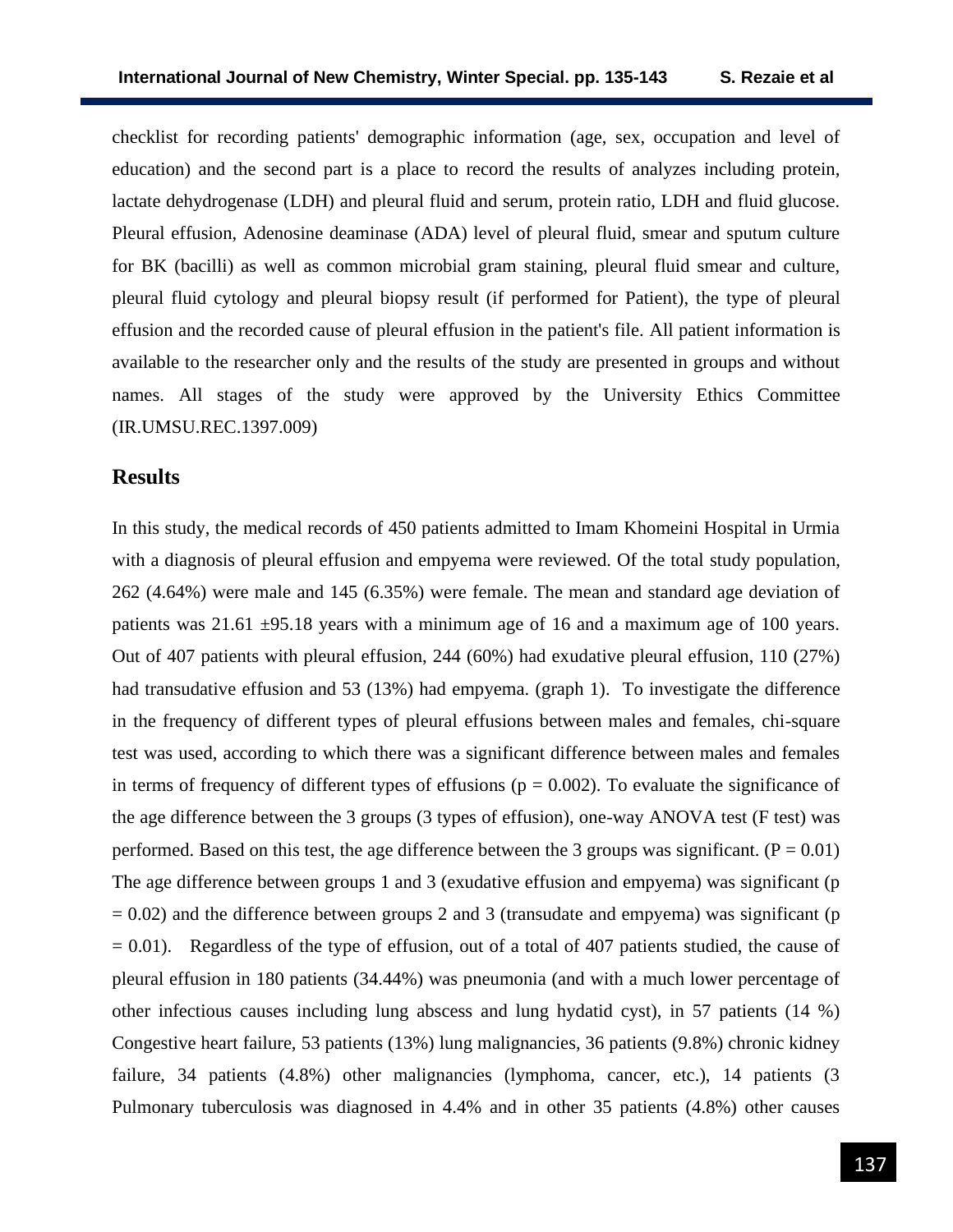(prevalence, effusion after open heart surgery, liver cirrhosis, pulmonary thromboembolism, nephrotic syndrome, bronchiectasis, interstitial lung disease and lupus) were diagnosed. . Out of 407 cases of pleural effusion, in 113 cases (8.27%) there was left hemithorax involvement, in 180 cases (2.44%) there was right hemithorax involvement and in 114 cases (28%) there was bilateral involvement. Out of 244 cases of exudative pleural effusion, 158 (8.64%) were male and 88 (2.35%) were female. The mean and standard deviation of age of patients with exudative effusion was  $83.61 \pm 58.19$  years with a minimum age of 16 and a maximum age of 92 years. Out of 244 cases of exudative effusion, in 82 patients (6.33%) there was left hemithorax involvement, 91 patients (3.37%) had right ventricular involvement and in 71 patients (1.29%) had bilateral involvement. In terms of frequency of causes in 135 cases (3.55%) pneumonia, 50 cases (5.20%) lung malignancy, 33 cases (13.5%) other malignancies (lymphoma, breast cancer, etc.), 13 cases (5 3.3%) tuberculosis, 7 cases (9.2%) of pulmonary thromboembolism and the remaining 6 cases (5.2%) of other causes (lupus erythematosus, open heart surgery, interstitial lung disease and bronchiectasis) were reported. Out of 110 cases of transudative pleural effusion, 60 (54.5%) were male and 50 (5.45%) were female. The mean and standard deviation of age of patients with transudative effusion was  $06.63 \pm 53.16$  years with minimum age of 24 and maximum age of 90 years. 8 cases (3.7%) of left hemithorax involvement, 65 cases (1.59%) of right hemisphere involvement and 37 cases (6.33%) of bilateral involvement were reported. In terms of causes of transudative pleural effusion, in 58 cases (2.53%) congestive heart failure, 36 cases (33%) chronic renal failure, 8 cases (3.7%) liver cirrhosis, 3 cases (8.2%) Nephrotic syndrome was reported in 5 cases (6.4%) of open-heart surgery.

# **Discussion**

Of the total subjects, 4.64% were male and 6.35% were female. In the study of Alsamawi et al., 76% of the study population were male and 24% were female. In the article by Golshan et al., Out of the total number of patients with pleural effusion studied, 62% were male and 38% were female [20-22]. In Izadi et al.'s study, 56% of the study population were male and 44% were female. Thus, the results of this article were consistent with the findings of Alsamawi, Golshan and Izadi in terms of sexual frequency distribution of patients with pleural effusion (the prevalence of pleural effusion in males was higher than females) [23]. In this study, the mean age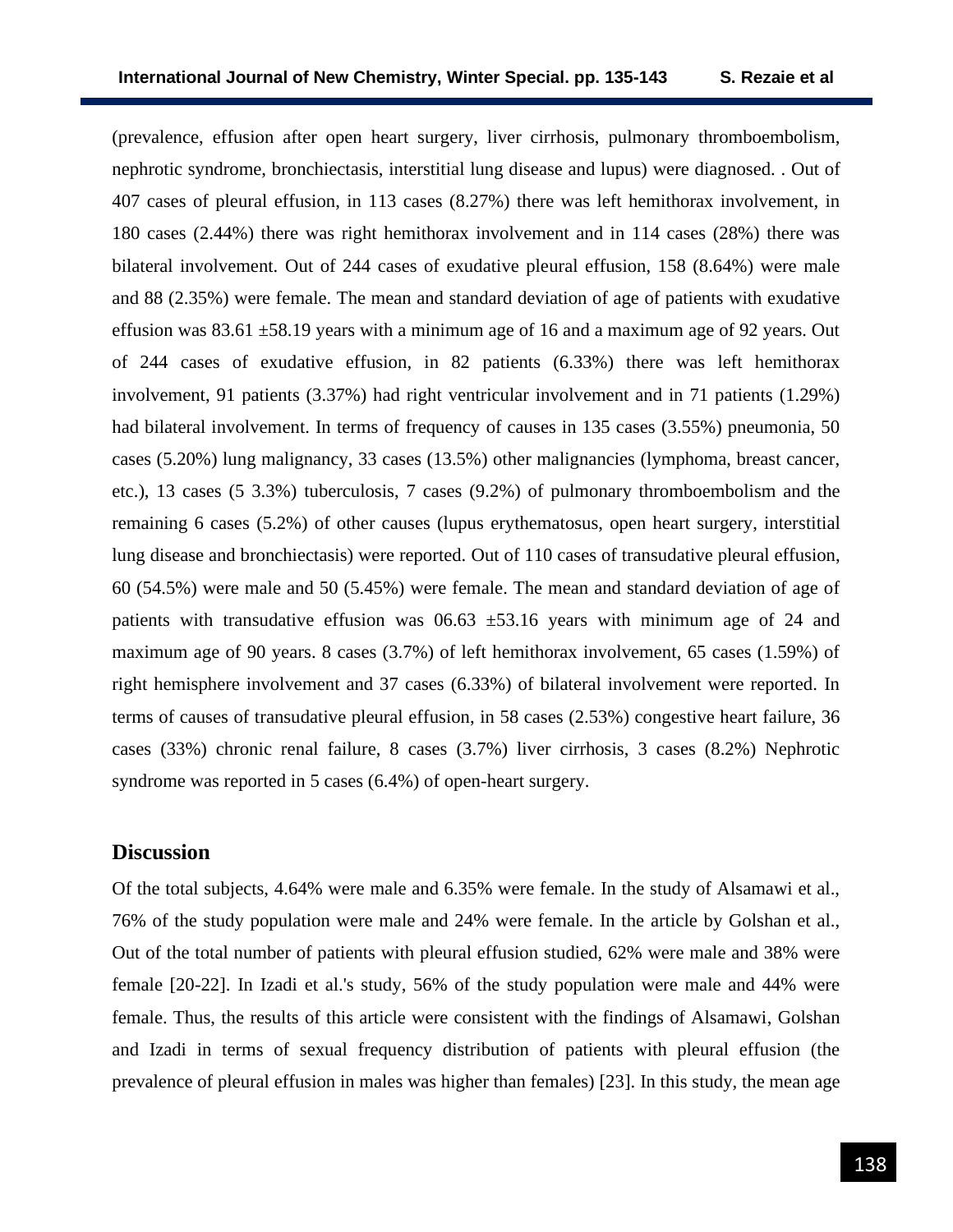of patients was 21.61 years (with a standard deviation of 95.18%) with a minimum age of 16 and a maximum age of 100 years. In the article by Golshan et al., The age range of patients with pleural effusion was 18 to 85 years. In the study, Izadi and his colleague were  $9.62 \pm 5.17$  years old [24]. Considering that the average age of patients with pleural effusion in the above studies was over 60 years, so the results of this article were consistent with the above studies in terms of the average age of patients. In this study, out of 407 patients with pleural effusion, 60% had exudative effusion, 27% had transudative effusion and 13% had empyema [25]. In other words, the most common type of pleural effusion in this article was identified as exudative pleural effusion. In the present study, out of a total of 407 cases of pleural effusion, in 27.28% there was left lung involvement, 2.44% in right lung involvement and in 28% of effusions there was bilateral involvement. In other words, separately, out of 244 cases of exudative effusion were reported in 33.6% of the conflict on the left, 3.37% on the right and in 1.29% of the bilateral conflict. Out of 110 cases of transudative effusion, 3.7% had left involvement, 1.59% had right lung and 6.33% had bilateral involvement, and out of 53 cases, empyema had 43.4% left involvement, 3.45% had right involvement. And 3.11% of bilateral conflicts were reported. Therefore, the most common side of involvement in all types of pleural effusion (exudative, transudative, and empyema) was the right side [26]. In Izadi et al.'s article, most effusions were unilateral and right lung effusions with a frequency of 4.75% were the most common. Thus, the results of this article were consistent with the findings of Izadi et al. In the article by Porcel et al., The main causes of pleural effusion were reported as: malignancies (27%), heart failure 21% and pneumonia (19%), respectively. In a study by Baladi Mousavi et al., Out of a total of 63 patients with end-stage chronic renal failure and simultaneous pleural effusion, 42 (6.66%) had transudate effusion and 21 (4.33%) had exudate [27]. In the study of Chinchkar et al., The most common etiology of pleural effusion was reported as: metastasis (24%), parapneumonic effusion (22%) and congestive heart failure (18%). Thus, the results of this article on the most common causes of pleural effusion, regardless of the type of effusion, did not agree with the findings of the above studies [28]. In the case of Puchalski et al. In the case of bilateral effusions, exudative effusions are reported to be more common than transudative effusions. The results of this article were consistent with the findings of Puchalski in terms of the frequency of pleural effusions, but did not agree with the findings of Baladi Mousavi [29]. In this study, the most common causes of pleural effusion, regardless of the type of effusion, were: pneumonia (34.44%), congestive heart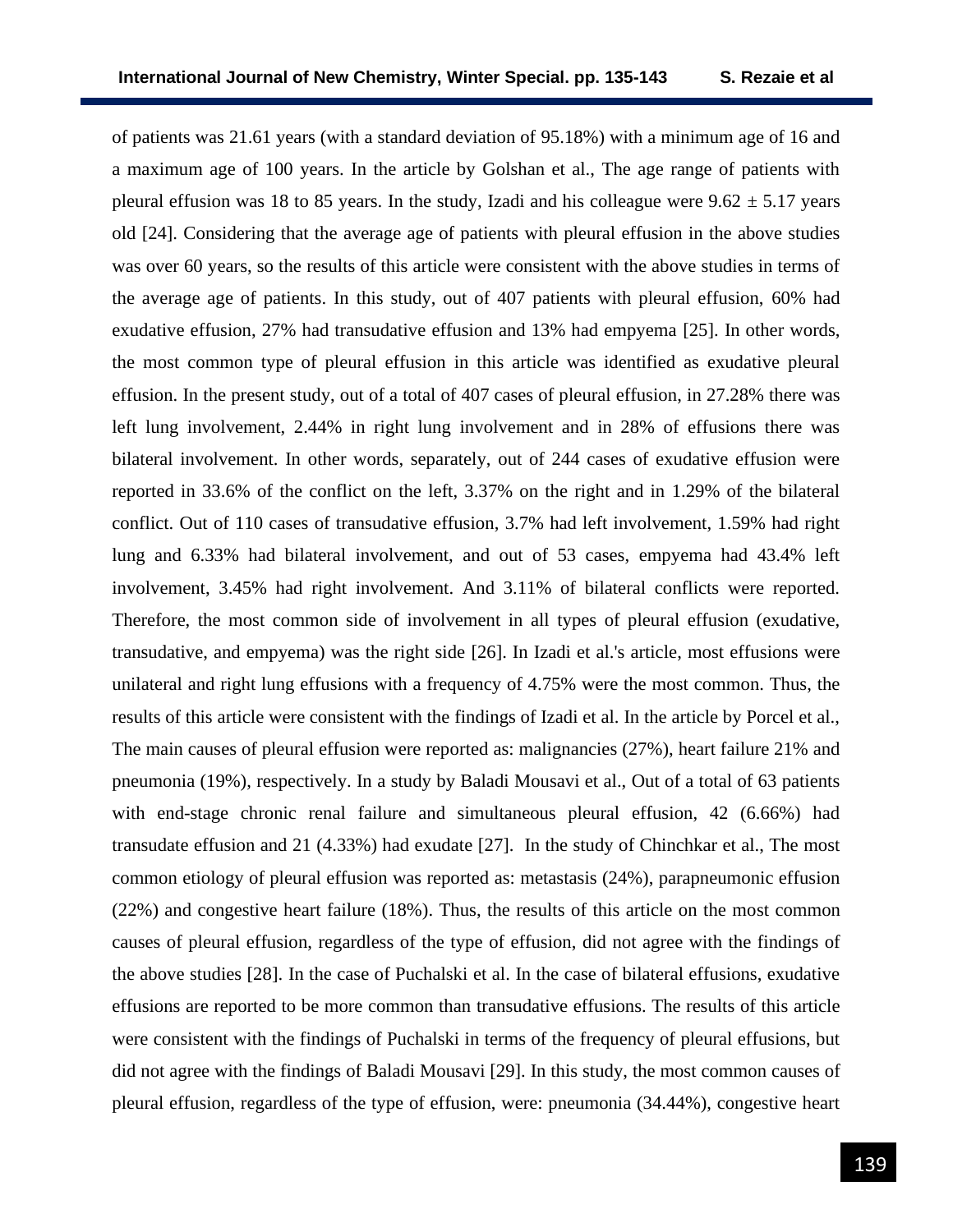failure (14%) and lung malignancies (13%), respectively [30] According to Alsamawi et al., The most common causes of pleural effusion were tuberculosis (TB) (5.32%) followed by pneumonia (19%) and malignancies (5.15%). In the study of Golshan et al., The most common etiologies of pleural effusion were reported as: congestive heart failure (4.39%), malignancies (2.27%) and pneumonia (8%) [31]. According to Baladi Mousavi et al., The most common cause of exudative effusions in patients with end-stage chronic renal failure was infectious diseases (pneumonia and TB) (4.52%). In Izadi et al.'s article, the most common causes of exudative pleural effusion were reported as: malignancies (33%), parapneumonic effusion (5.15%) and tuberculosis (15%), respectively. In the article by Puchalski et al., [32] Malignancies are introduced as the most common single cause of bilateral exudative effusions. Thus, the results of this study on the most common causes of exudative effusions were consistent with the article by Baladi Mousavi et al., But did not agree with the findings of Izadi and Puchalski studies. The most common causes of transudative pleural effusion in our study were congestive heart failure (2.53%), chronic renal failure (33%) and liver cirrhosis (3.7%), respectively. According to Baladi Mousavi et al., [33]. The most common causes of transudative effusions were: heart failure (3.64%), excessive fluid volume (3.33%) and liver cirrhosis (2.4%), respectively. Therefore, the results of this study are consistent with the article by Baladi Mousavi et al. [34].

#### **Conclusion**

As a summary of this discussion and the above-mentioned issues, it is necessary to state this important, key and effective point about the present article that this article has been done only on patients admitted to the infectious and internal wards of the mentioned hospitals and as you know most of the patients Hospitalization in these wards, especially the infectious ward, consists of patients with pneumonia and other causes of pulmonary infection, so the range of target patients for review and article on this subject (including infectious, internal, cardiac, surgical, etc.) in this article Faced with limitations, this issue may be able to explain some of the differences between the findings and results of this article with the findings of other studies and research in this field in other parts of Iran and the world. Based on the findings of this study, exudative pleural effusion was the most common type of pleural effusion and in terms of the site of involvement, in all three types of exudatives, transudative and empirical pleural effusion, right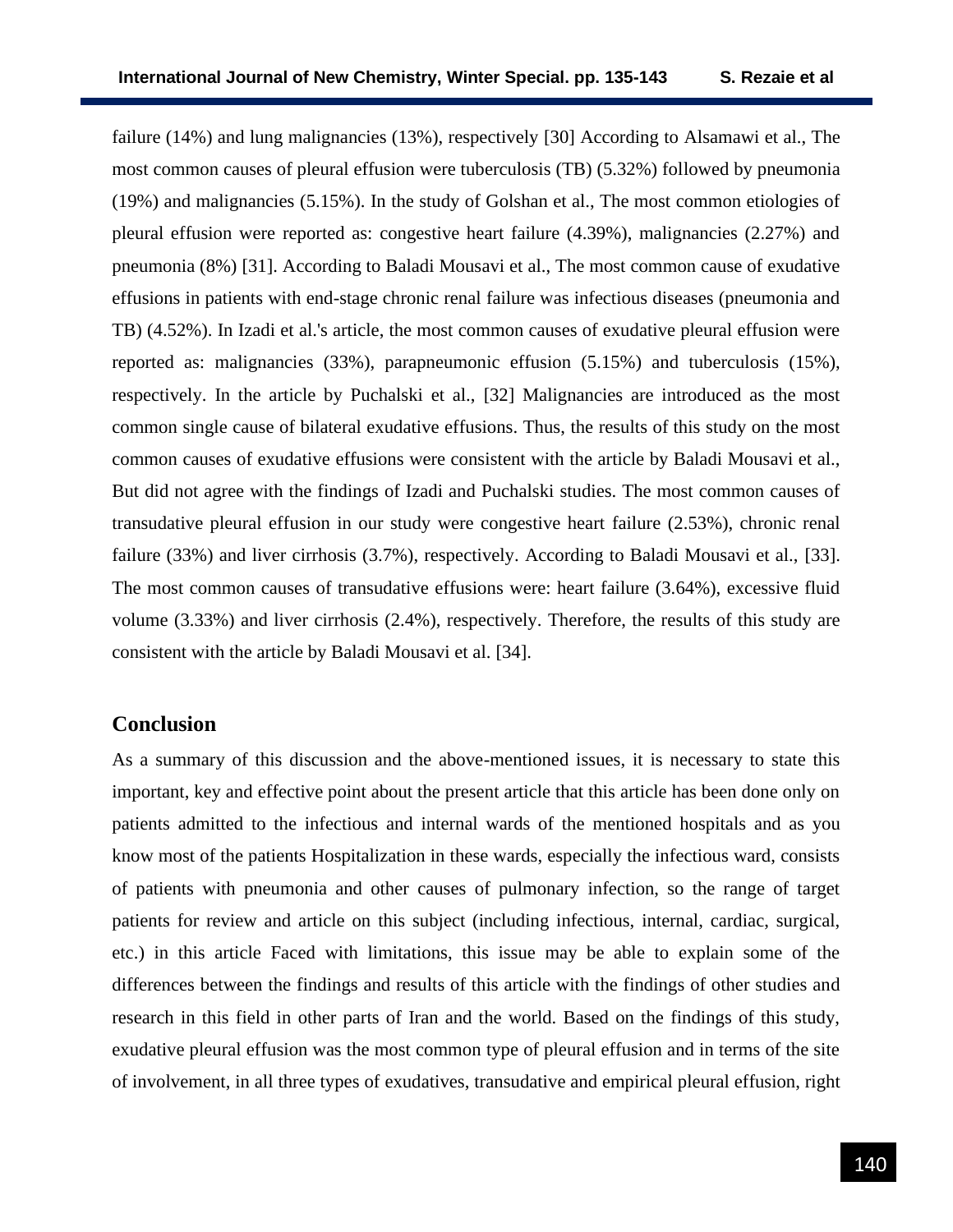hemithorax involvement was the most common. The most common causes of exudative pleural effusion were pneumonia in the first place, followed by lung malignancies, other malignancies (breast cancer, lymphoma, etc.) and tuberculosis, respectively. The most common causes of transudative pleural effusion were firstly, congestive heart failure, followed by prevalence, chronic renal failure, and liver cirrhosis, respectively. Pneumonia was also reported to be the most common cause of empyema.

#### **References**

- [1]. K. Solo, S. Lavi, C. Kabali, G. N. Levine, A. Kulik, A. A. John-Baptiste, S. E. Fremes, J. Martin, J. W. Eikelboom, M. Ruel, bmj., 367(2019)
- [2]. K. Hashemzadeh, M. Dehdilani, M. K. Gol, Int J Womens Health Reprod Sci., 9:69(2021)
- [3]. W. Q. Ma, X. J. Sun, Y. Wang, X. Q. Han, Y. Zhu, N. F. Liu, Obesity reviews., 19:1236(2018)
- [4]. W.-Q. Ma, Y. Wang, X.-J. Sun, X.-Q. Han, Y. Zhu, R. Yang, N.-F. Liu, Coronary artery disease., 30:367(2019)
- [5]. W. Wang, X. Zhou, X. Liao, B. Liu, H. Yu, Journal of anesthesia ., 33:543(2019)
- [6]. M. Dehdilani, M. K. Gol, K. Hashemzadeh, Crescent Journal of Medical and Biological Sciences., 6:350(2019)
- [7]. M. Jannati, M. R. Navaei, L. G. Ronizi, Journal of Family Medicine and Primary Care., 8:2768(2019)
- [8]. L. Melly, G. Torregrossa, T. Lee, J.-L. Jansens, J. D. Puskas, Journal of thoracic disease., 10:1960(2018)
- [9]. K. Hashemzadeh, M. Dehdilani, M. K. Gol, International Journal of Women's Health and Reproduction Sciences., 8:406(2020)
- [10]. M. Correa-Rodríguez, M. Abu Ejheisheh, N. Suleiman-Martos, M. J. Membrive-Jiménez, A. Velando-Soriano, J. Schmidt-RioValle, J. L. Gómez-Urquiza, Journal of clinical medicine., 9: 909(2020)
- [11]. N. A. Smart, G. Dieberg, N. King, Journal of the American College of Cardiology**.**, 71: 983(2018)
- [12]. T. M. Kieser, D. P. Taggart, Journal of Cardiac Surgery., 33: 219-(2018)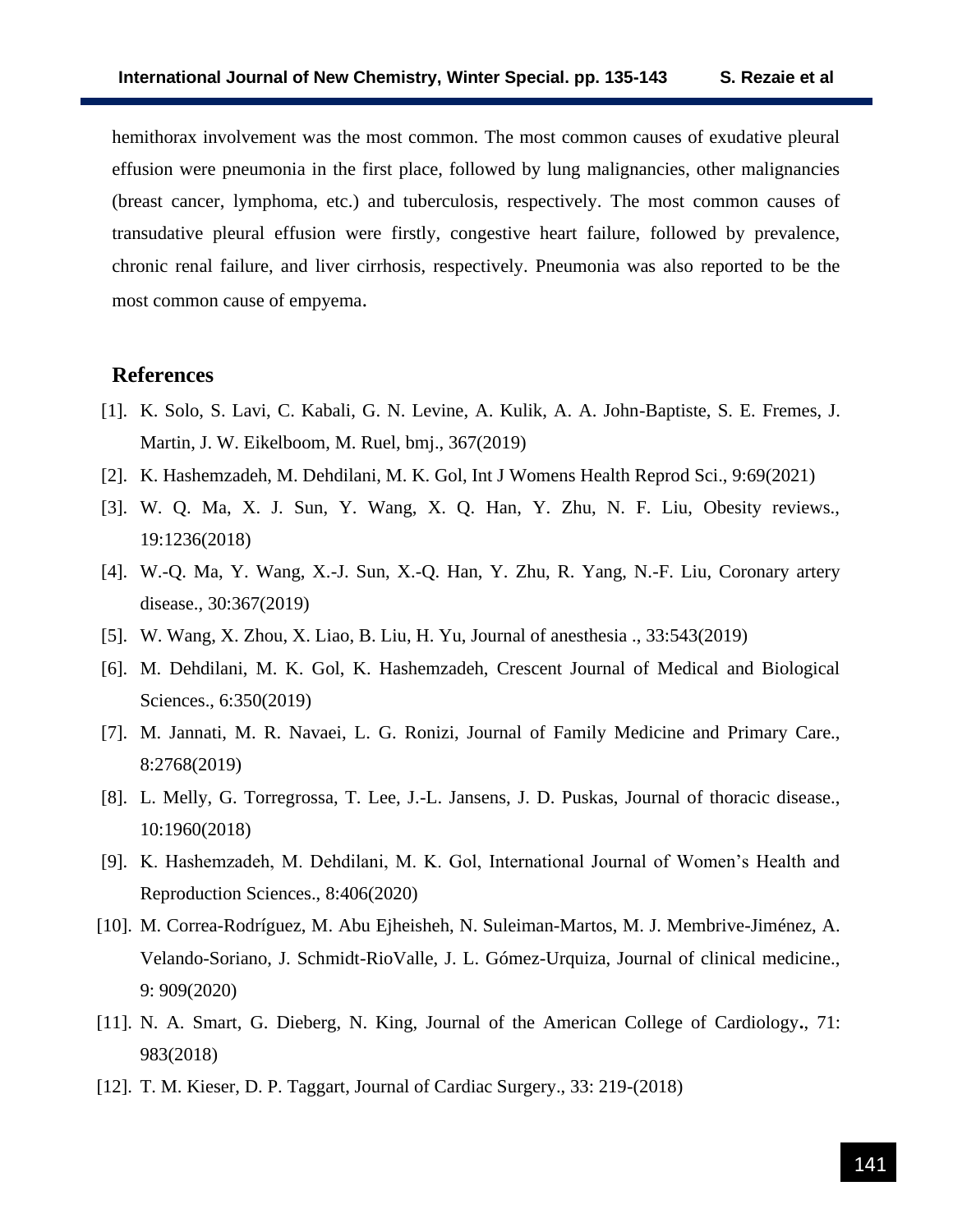- [13]. K. Hashemzadeh, M. Dehdilani, M. K. Gol, Crescent Journal of Medical and Biological Sciences., 5: 517(2019)
- [14]. S. M. A. Hussain, A. Harky, International Journal of Medical Reviews**.,** 6: 1(2019)
- [15]. S. J. Head, M. Milojevic, J. Daemen, J.-M. Ahn, E. Boersma, E. H. Christiansen, M. J. Domanski, M. E. Farkouh, M. Flather, V. Fuster, The Lancet**.,** 391: 939(2018)
- [16]. A. Jedariforoughi, Doctmedico Journal 2(2):201 (2022)
- [17]. A. Johnson, A. Brous, A. Samimi, Advanced Journal of Chemistry Section B., 4(2):124 (2022)
- [18]. H. Mirjalili, H. Amani, A. Ismaili, MM. Fard, A. Abdolrazaghnejad, Journal of Medicinal and Chemical Sciences 5(2):204 (2022)
- [19]. R. Alimoradzadeh, N. Moosavi, A. Karimkoshteh, Z. Sadeghi, MM. Fard, A. Ismaili, Chemical Methodologies 6(3):166 (2022)
- [20]. A. Samimi, M. Samimi, Journal of Engineering in Industrial Research., 2 (1): 1 (2021)
- [21]. B. Mahmoodiyeh, S. Etemadi, A. Kamali, S. Rajabi, M. Milanifard, Annals of the Romanian Society for Cell Biology, 2559 (2021)
- [22]. A. Susanabadi, M. Saleh Sadri, H. Taleby, S. Etemadi, B. Mahmoodiyeh, M. Milani Fard, Annals of the Romanian Society for Cell Biology 25(6):2703 (2021)
- [23]. A. Samimi, M. Samimi, International Journal of Advanced Studies in Humanities and Social Science., 9:195 (2020)
- [24]. AO. Shirazi, H. Jahandideh, A. Yarahmadi, M. Milanifard, MM. Delarestaghi, Medical Science 24(104):2467 (2020)
- [25]. M. Jafari, A. Samimi, O. Mayeli, Journal of Applied Researches in Technical and Engineering., 2 (7):247 (2018)
- [26]. A. Jedariforoughi, Doctmedico Journal 2:180 (2022)
- [27]. F. Zabihi, MA. Abbasi, R. Alimoradzadeh., Annals of the Romanian Society for Cell Biology, 2573 (2021)
- [28]. F. Rebout, A. Samimi, Progress in Chemical and Biochemical Research., 5(2):196 (2022)
- [29]. MB. Abhari, PF. Afshar, R. Alimoradzadeh, H. Mirmiranpour., Immunopathologia Persa 6(1): e10 (2019)
- [30]. A. Jedariforoughi, Doctmedico Journal 1(2):176 (2021)